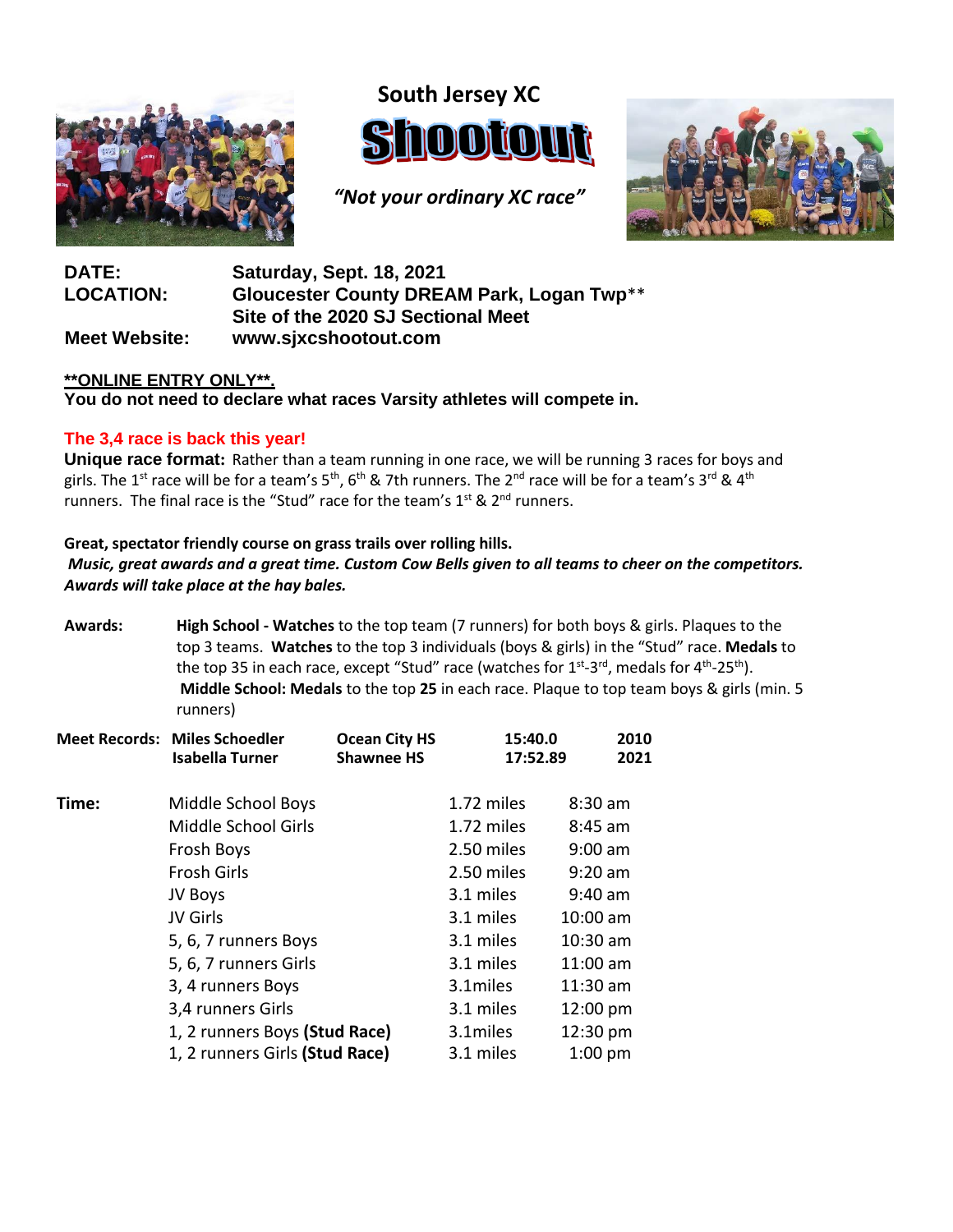**Team Scoring:** The High School team score will be based on lowest score from the 3 races. The places from the 2 runners in the Stud race, the 2 runners in the 3<sup>rd</sup> & 4<sup>th</sup> runner race and the place of the best finisher from the 5<sup>th</sup>, 6<sup>th</sup> & 7<sup>th</sup> runner race will be used to calculate the team score. Under this format, the lowest score a team can achieve is 7 (1<sup>st</sup> & 2<sup>nd</sup> in the stud race, 1<sup>st</sup> & 2<sup>nd</sup> in the 3, 4 race, and 1<sup>st</sup> in the 5, 6, 7 race) **This truly makes the meet a Cross Country Shootout.**

**\*\*\***If a team has less than 5 runners, you can enter your runners in the race that best fits their ability. For example, a school with 2 runners does not necessarily have to enter them in the stud race.\*\*

| <b>Entries:</b> | Varsity (up to 7 runners): \$75 per team (boys)/\$75 per team (girls)                    |  |  |  |  |  |  |
|-----------------|------------------------------------------------------------------------------------------|--|--|--|--|--|--|
|                 | Varsity Individual entries: \$12 per runner                                              |  |  |  |  |  |  |
|                 | JV race: (unlimited entries) \$12 per runner                                             |  |  |  |  |  |  |
|                 | Frosh Race: (unlimited entries) \$12 per runner                                          |  |  |  |  |  |  |
|                 | Middle School Individual entries: \$5 per runner (MAX \$100) per gender                  |  |  |  |  |  |  |
| Deadline:       | All online entries must be submitted by Wed Sent 15, 2021 at 11:59am <b>NO EXCEDTION</b> |  |  |  |  |  |  |

**Deadline:** All online entries must be submitted by Wed., Sept. 15, 2021 at 11:59am. **NO EXCEPTIONS.** All teams must register using online entry through nj.milesplit.com **Make checks payable to:** TUFFGANGRUNNING **Mail Checks & Entry Forms to:** Ringo Adamson, Meet Director 112 Nursery Drive Glassboro, NJ 08028

Questions: Contact Ringo Adamson (856) 904-3543 or e-mail: [tuffgangrunning@yahoo.com](mailto:tuffgangrunning@yahoo.com)